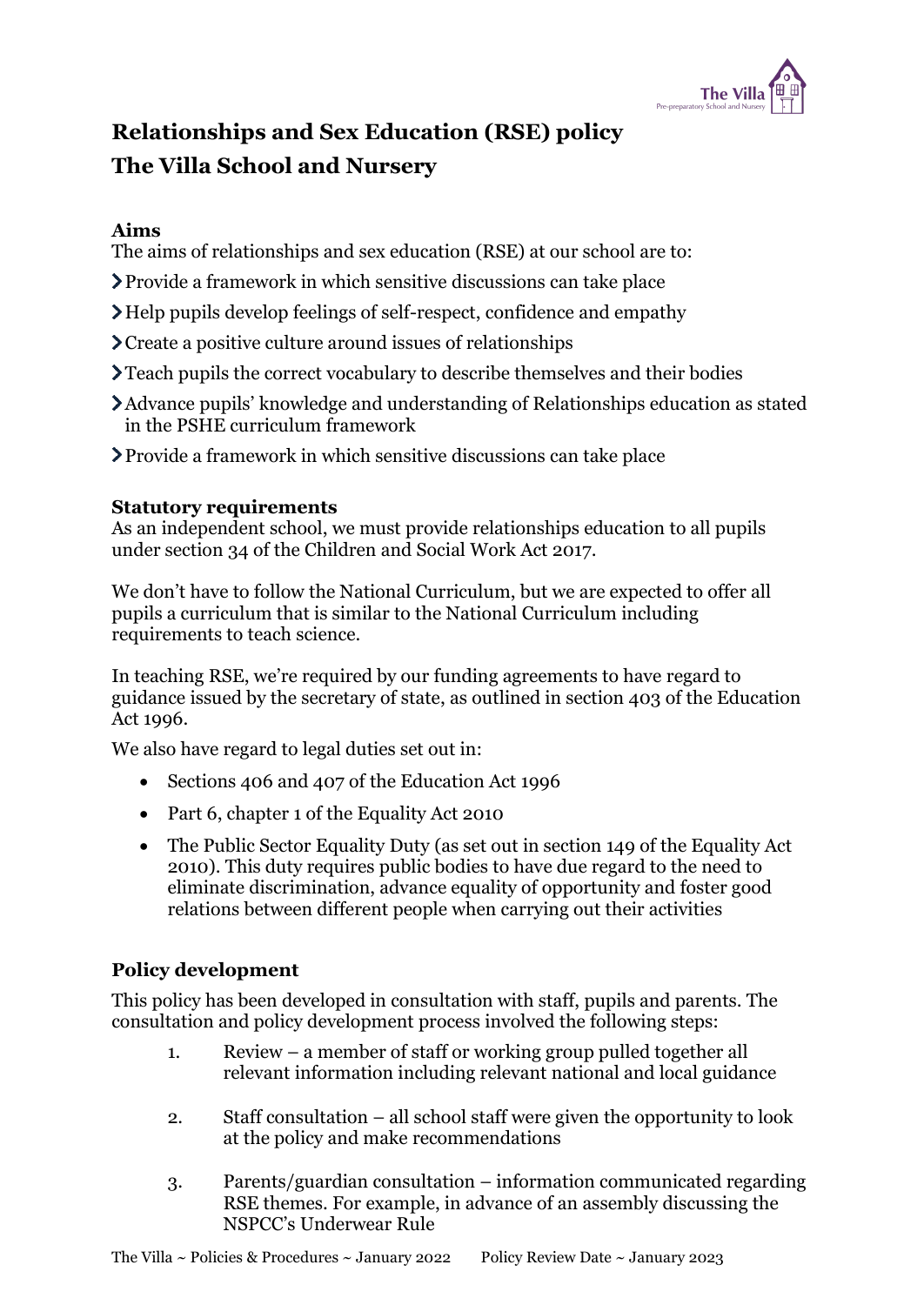

#### **Definition**

RSE at The Villa Pre-Prep is about the emotional, social and cultural development of pupils, and involves learning about relationships, healthy lifestyles, diversity and personal identity.

RSE involves a combination of sharing information, and exploring issues and values.

#### **Curriculum**

Our RSE curriculum is developed as part of our PSHE curriculum and we may need to adapt it as and when necessary.

We have developed the curriculum taking into account the age, developmental stage, needs and feelings of our pupils. If pupils ask questions outside the scope of this policy, teachers will respond in an appropriate manner so that pupils are fully informed and don't seek answers online.

#### **Delivery of RSE**

RSE is taught within the personal, social, health and economic (PSHE) education curriculum.

Biological aspects of RSE are taught within the science curriculum, and other aspects are included in religious education (RE).

RSE themes are covered in assemblies as well as circle times. The Villa Pre-Prep uses picture books and social stories to teach many of the RSE themes and support the RSE curriculum.

Relationships education focuses on teaching the fundamental building blocks and characteristics of positive relationships including:

- Myself and Relationships
- Gender Stereotypes
- Valuing people's differences
- >Friendship
- Online relationships, including being safe online

These areas of learning are taught within the context of family life, taking care to make sure that there is no stigmatisation of children based on their home circumstances (families can include single parent families, LGBT parents, families headed by grandparents, adoptive parents and foster parents/carers, amongst other structures), along with reflecting sensitively that some children may have a different structure of support around them (for example, looked-after children or young carers).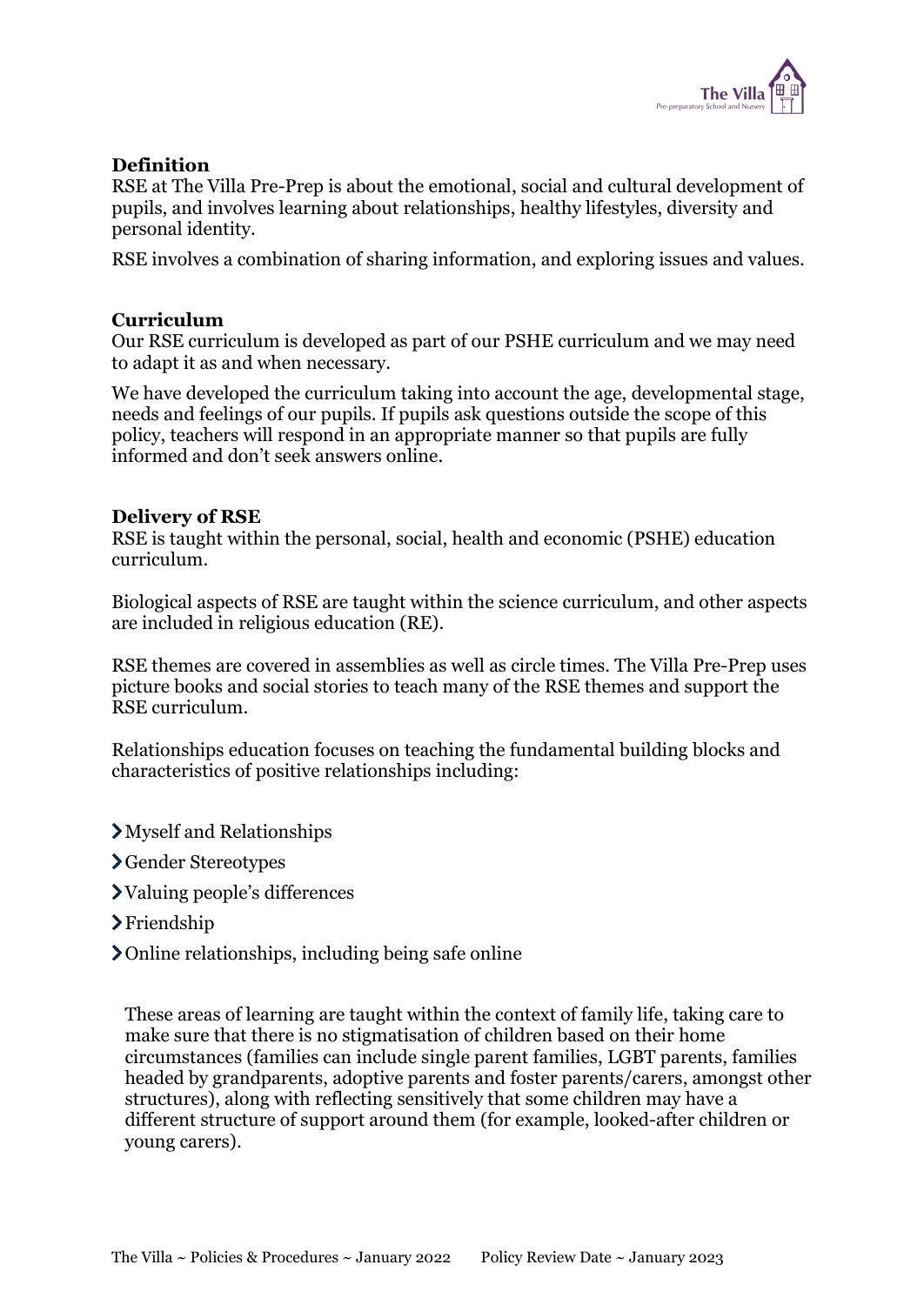

# **Inclusivity**

We will teach about these topics in a manner that:

- Considers how a diverse range of pupils will relate to them
- Is sensitive to all pupils' experiences
- During lessons, makes pupils feel:
	- o Safe and supported
	- o Able to engage with the key messages

#### We will also:

Make sure that pupils learn about these topics in an environment that's appropriate for them, for example in:

- o A whole-class setting
- o Small groups or targeted sessions
- $\circ$  1-to-1 discussions
- o Digital formats

Give careful consideration to the level of differentiation needed

#### **Use of resources**

We will consider whether any resources we plan to use:

- o Are aligned with the teaching requirements set out in the statutory RSE guidance
- o Would support pupils in applying their knowledge in different contexts and settings
- o Are age-appropriate, given the age, developmental stage and background of our pupils
- o Are evidence-based and contain robust facts and statistics
- o Fit into our curriculum plan
- o Are from credible sources
- o Are compatible with effective teaching approaches
- o Are sensitive to pupils' experiences and won't provoke distress

#### **Use of external organisations and materials**

We will make sure that an agency and any materials used are appropriate and in line with our legal duties around political impartiality.

The school remains responsible for what is said to pupils. This includes making sure that any speakers, tools and resources used don't undermine the fundamental British values of democracy, the rule of law, individual liberty, and mutual respect and tolerance of those with different faiths and beliefs.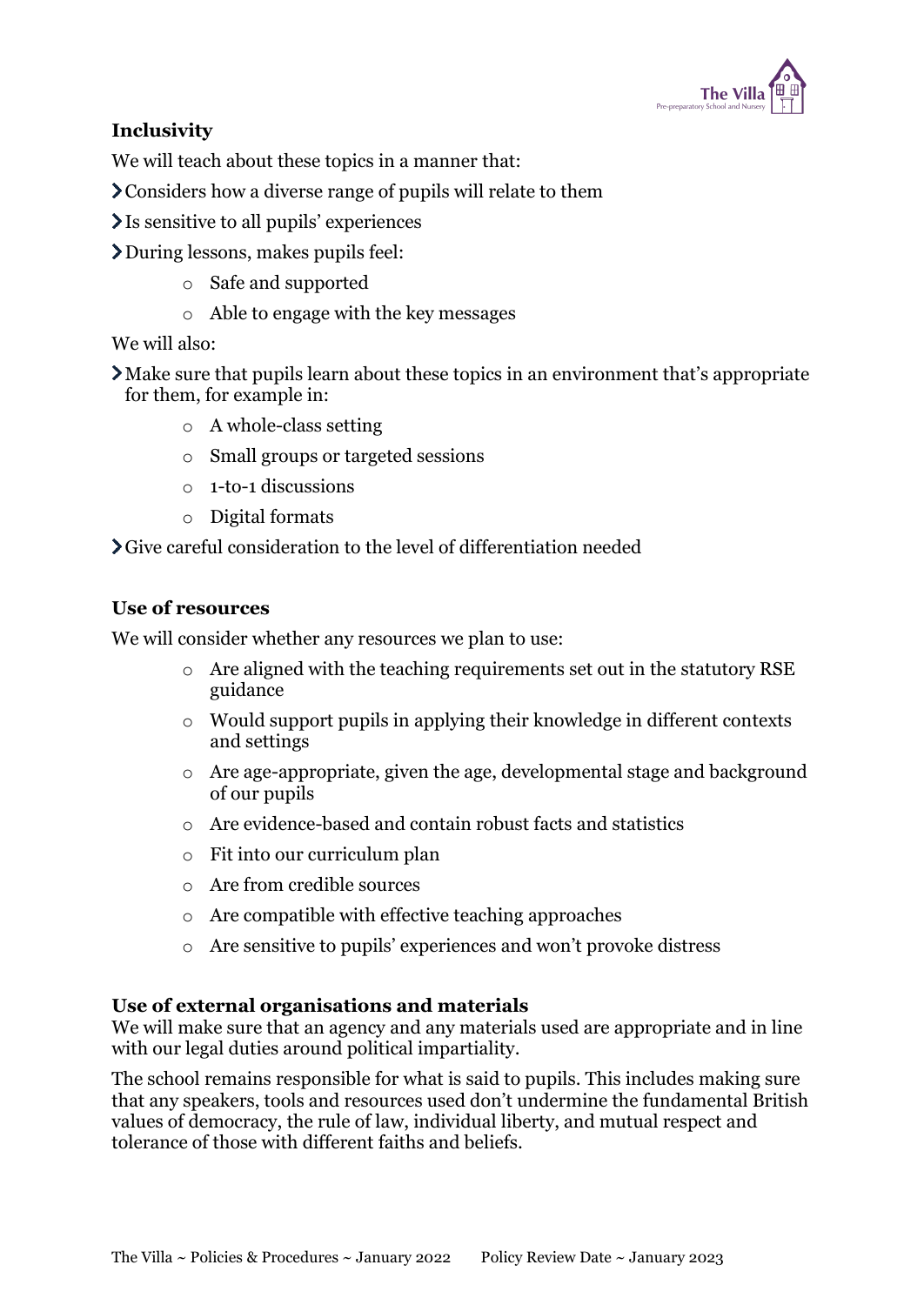

# **We will**:

- Make appropriate checks and engage with external agencies to make sure that their approach to teaching about RSE is balanced, and it and the resources they intend to use:
	- o Are age-appropriate
	- o Are in line with pupils' developmental stage
	- o Comply with:
		- This policy
		- The [Teachers' Standards](https://www.gov.uk/government/publications/teachers-standards)
		- The [Equality Act 2010](https://www.legislation.gov.uk/ukpga/2010/15/contents)
		- The [Human Rights Act 1998](https://www.legislation.gov.uk/ukpga/1998/42/contents)
		- The [Education Act 1996](https://www.legislation.gov.uk/ukpga/1996/56/contents)
- Only work with external agencies where we have full confidence in the agency, its approach and the resources it uses
- Make sure that any speakers and resources meet the intended outcome of the relevant part of the curriculum
- Review any case study materials and look for feedback from other people the agency has worked with
- Be clear on:
	- o What they're going to say
	- o Their position on the issues to be discussed
- Ask to see in advance any materials that the agency may use
- Know the named individuals who will be there, and follow our usual safeguarding procedures for these people
- Conduct a basic online search and address anything that may be of concern to us, or to parents and carers
- Check the agency's protocol for taking pictures or using any personal data they might get from a session
- Remind teachers that they can say "no" or, in extreme cases, stop a session
- Make sure that the teacher is in the room during any sessions with external speakers
- We **won't**, under any circumstances:
- Work with external agencies that take or promote extreme political positions
- Use materials produced by such agencies, even if the material itself is not extreme

## **Roles and responsibilities**

#### **The headteacher**

The headteacher is responsible for ensuring that RSE is taught consistently across the school